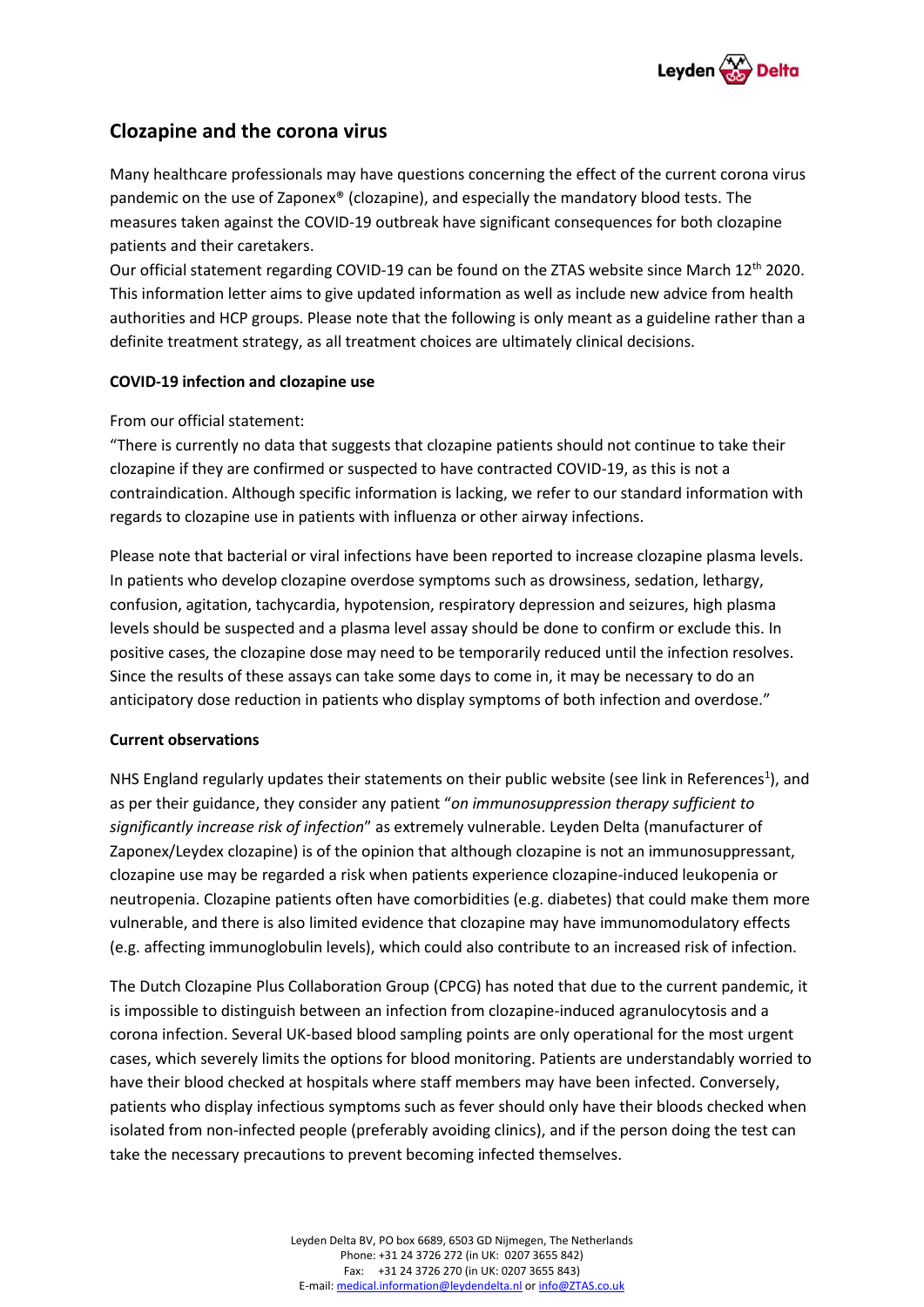

# **Continuity of regular blood monitoring frequency**

We concur with the NHS advice to have patients come over to PoCHI clinics or sampling points only when they do not have symptoms. To go to clinicals during the UK lockdown, patients can get special waivers that explain their medical urgency.

To avoid having suspected COVID-19-positive patients come to the clinic as much as possible, we would suggest to consider the possibility of drawing blood at home, or only allow a visit to the clinic if there is no alternative. This would involve taking appropriate measures for self-protection of HCPs (gloves, protective glasses, face mask, frequent handwashing and respiratory hygiene) and subsequent testing of the blood sample on the PoCHI machine. A community nurse or the patient's GP could possibly execute or arrange the blood sampling at home.

We are aware that it is getting increasingly difficult to get blood from patients due to home isolation or risk of spreading the corona infection. Our initial suggestion would be to use the extended validity in blood tests to limit the number of tests for the upcoming period wherever possible. Patients are allowed a clozapine supply that lasts as long as the maximum validity of their current blood test. As per the ZTAS Manual, those validities are as follows:

| <b>Monitoring frequency</b> | <b>Maximum validity of blood</b> | <b>Maximum clozapine supply</b> |
|-----------------------------|----------------------------------|---------------------------------|
| Weekly                      | $7 + 7$ days                     | 14 davs                         |
| Fortnightly                 | $14 + 7$ davs                    | 21 davs                         |
| Monthly                     | $28 + 14$ davs                   | 42 days                         |

Current observations suggest that mild cases of COVID-19 seem to last a few weeks at most, so if clinically acceptable, this would be an in-license option that allows clinicians some manoeuvrability around testing, and make them less frequent.

# **Extenuating circumstances**

Although there is no waiver for blood monitoring, we understand that in certain circumstances, the periodic blood tests can place both patients and caregivers at unacceptable risks. For patients who have been on *long-term clozapine treatment with stable blood counts*, the risk of contracting the corona infection during a regular blood check may far outweigh the risk of an undetected agranulocytosis. This may be a particular issue in frail or elderly patients with comorbidities. The CPCG, the Journal of Psychiatry & Neuroscience (*J Psychiatry Neurosci*) <sup>2</sup> and The Royal College of Psychiatrists (*RCPsych*) <sup>3</sup> have therefore issued the following recommendations:

- 1. Clozapine patients in the first 18 weeks of clozapine use: *continue the weekly bloods*. Despite all the practical limitations, this is the period in which patients are at the highest risk of neutropenia and agranulocytosis, so it is important to keep checking the blood for possibly life-threatening abnormalities.
- 2. Clozapine patients in weeks 19 to 52: there is an advice to temporarily lower to *monthly bloods* (which would be *off-license*).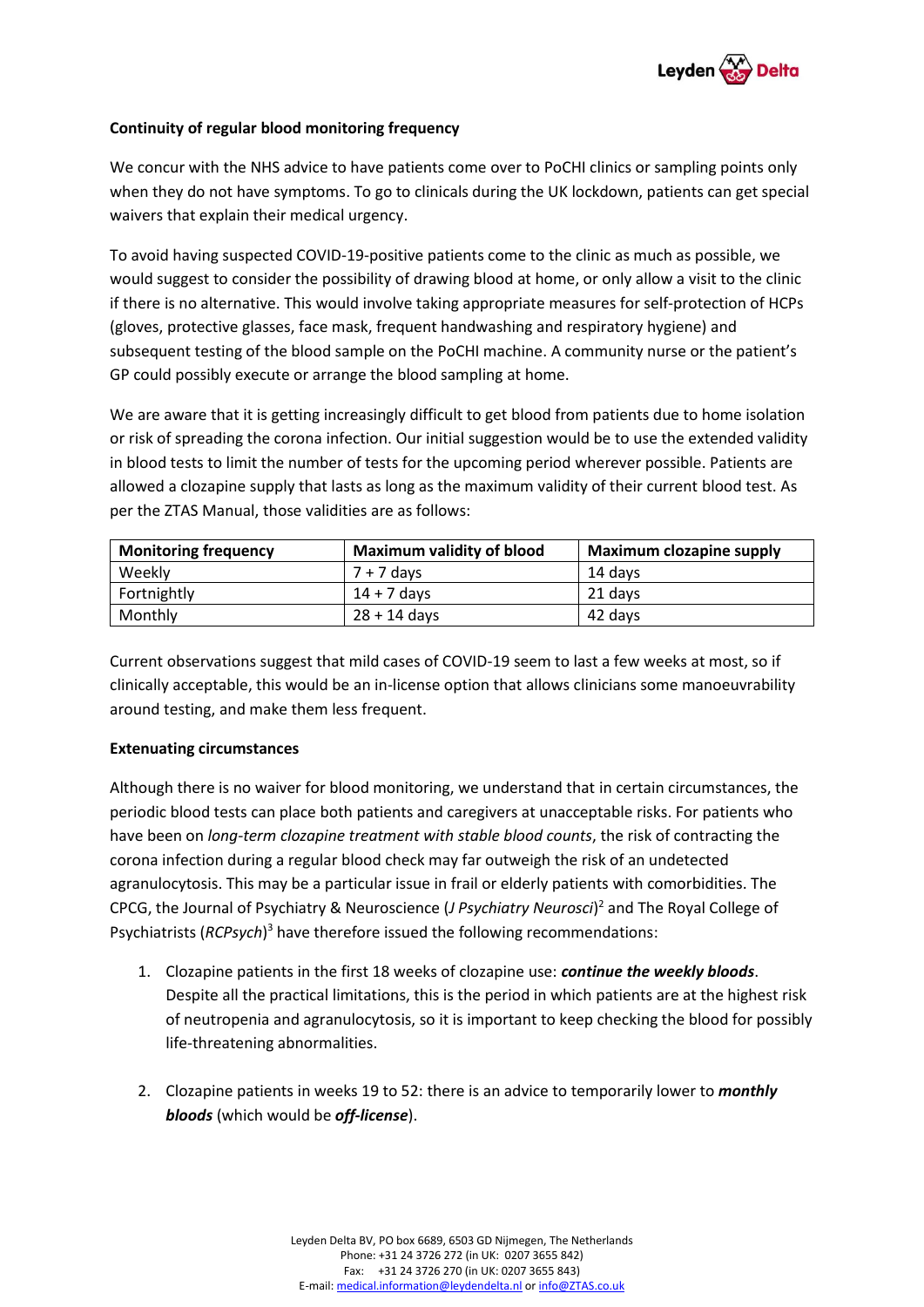

- 3. Clozapine patients after more than 1 year of use and without a history of clozapine-induced neutropenia (**ANC<1.5 x 10<sup>9</sup> /L**, or **<1.0** with a history of benign ethnic neutropenia): temporary suspension of monthly blood tests; suggested to lower to *once every 8-12 weeks*  (which would be *off-license*).
- 4. Clozapine patients who have confirmed neutropenia or agranulocytosis: *discontinue clozapine and start daily testing* until two blood results have been obtained with normal blood counts (as per our regular SmPC warning).
- 5. Clozapine patients with fever: *immediately test for both agranulocytosis and the corona virus*; especially when they also suffer from *coughing, sore throat, shortness of breath and a runny nose*.

Concerning scenario 3: please note that both *J Psychiatry Neurosci* and *RCPsych* are more conservative, stating that ANC cannot have been below 2.0 (1.5 for BEN patients) for a year to qualify for suspension of monthly blood tests.

In case of scenario 5, we also strongly recommend to *immediately cut the clozapine dose in half* to prevent clozapine toxicity (not awaiting plasma level assay results), or by **25%** in case of patients with a **high risk of psychotic relapse**. Infections inhibit clozapine metabolism and can quickly lead to high clozapine plasma levels. This is even more important in patients who are hospitalised and *forced to stop smoking*, as this can cause a further rise in plasma levels (factor 2 to 10). Seizure and constipation prophylaxis may also be necessary.

If plasma levels from around the time that the patient started to display signs of infection are known, the clozapine dose can be increased as soon as these signs have resolved. If no plasma levels are known, wait for three days following the resolution of infection signs before re-starting clozapine.

# **Practical arrangements**

As previously mentioned, the decision to deviate from the mandatory frequency for blood monitoring would be at the treating physician's discretion, based on a benefit-risk assessment. However, as stated above, this would constitute unlicensed use of our product, so please inform us if Zaponex will be used under off-license conditions. An off-license agreement form can be requested from ZTAS or Medical Information, and returned to ZTAS [\(info@ztas.co.uk\)](mailto:info@ztas.co.uk) after signing.

In case of multiple patients needed to be treated off-license quickly, an email notifying us which patients will be treated off-license will suffice, as the paperwork can be dealt with later. Alternatively, consultant psychiatrists can also send us an email with a list of patients to whom this might apply, alongside *a single signed off-license agreement*. A formally signed off-license agreement per patient can be omitted in such cases. If the consultant psychiatrist is not able to write this email, their proxy or non-medical prescriber (NMP) could take over. The consultant psychiatrist would still continue to have the overall responsibility for the patient's treatment.

In case that doctors (consultant psychiatrists) cannot write repeat prescriptions because they are self-isolating or have become ill themselves, but their patients have valid blood results, again a